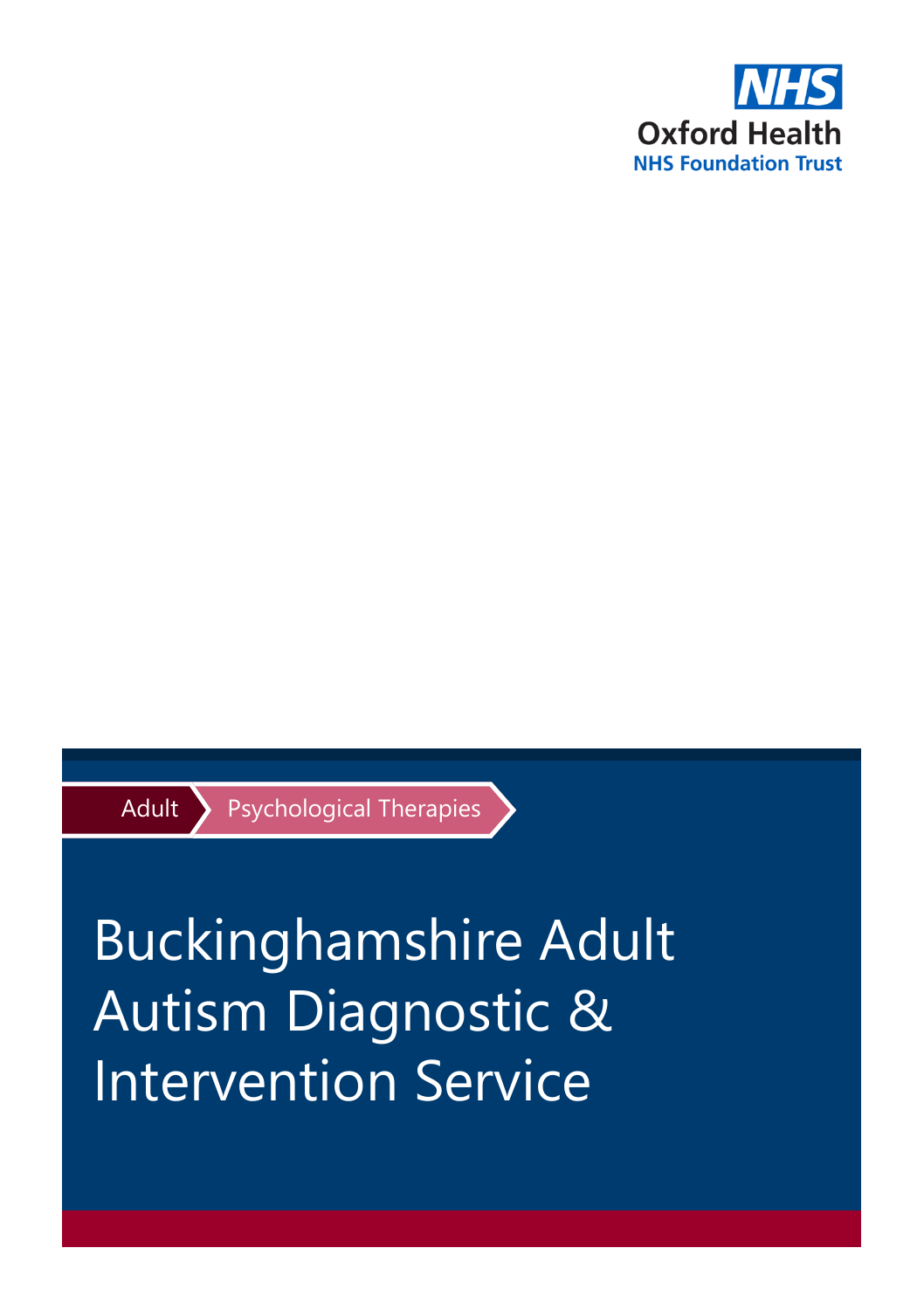#### What is autism spectrum disorder (ASD)?

Autism spectrum disorder (ASD) is a condition that people are born with, but it often does not become apparent until later in childhood, or even sometimes until adulthood. ASD can present in different ways, often because people have developed ways of masking or compensating for their difficulties. Clinicians are now much more aware of masking and also the different ways ASD can manifest in women. Despite these differences, people with ASD usually share a number of similar challenges such as:

- finding social situations difficult to deal with
- struggling to understand what other people intend or mean
- finding it difficult to deal with changes in their environments or lives, even changes some people might consider small
- preferring to follow rules and routines
- becoming absorbed in interests to an extent that can interfere with relationships or activities
- being very sensitive to certain sensory stimuli (e.g. sounds, lighting, smells or textures)

As a result, people with ASD may have difficulties managing educational and employment opportunities and developing and keeping social relationships.

They may have been referred to specialist health or social care services during childhood, or had extra help in school for support with these difficulties. Some may have developed emotional problems, such as anxiety or depression.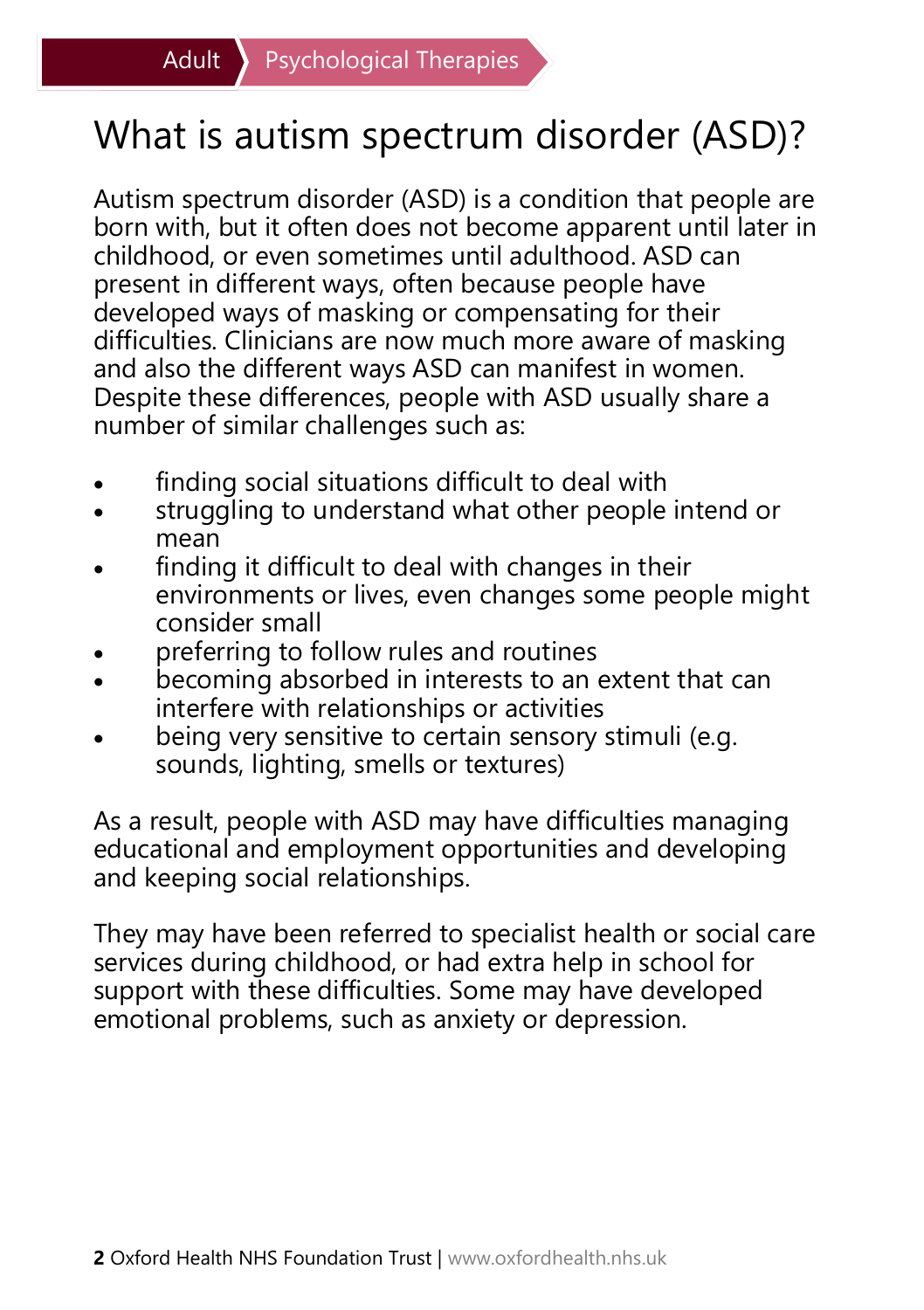#### Stage 1: The referral process

Some people find that these sorts of difficulties do not have a big impact on their lives and may decide that finding out whether or not they have ASD will not make much difference, or could cause complications (e.g. at work or in the family). In this case they may decide not to go ahead with a referral to the diagnostic service. It is important to think about the consequences of pursuing a diagnostic assessment and whether or not it will help to know, one way or the other.

Other people find these challenges have a big impact on their lives and decide that a diagnostic assessment would be helpful. If this is the case for you, you can discuss a referral with your GP. Your GP will ask about your personal history, development and current situation to help decide whether a referral to this service is right for you. They will also ask you to complete a questionnaire about some of your current strengths and difficulties and will fill in a referral form. Please ask your GP to state your preferred mode of contact on the referral form (e.g. post, email or telephone).

If you wish to go ahead with a referral, your GP (or other referrer) will contact the Bucks Adult Autism Diagnostic & Intervention Service asking for an assessment.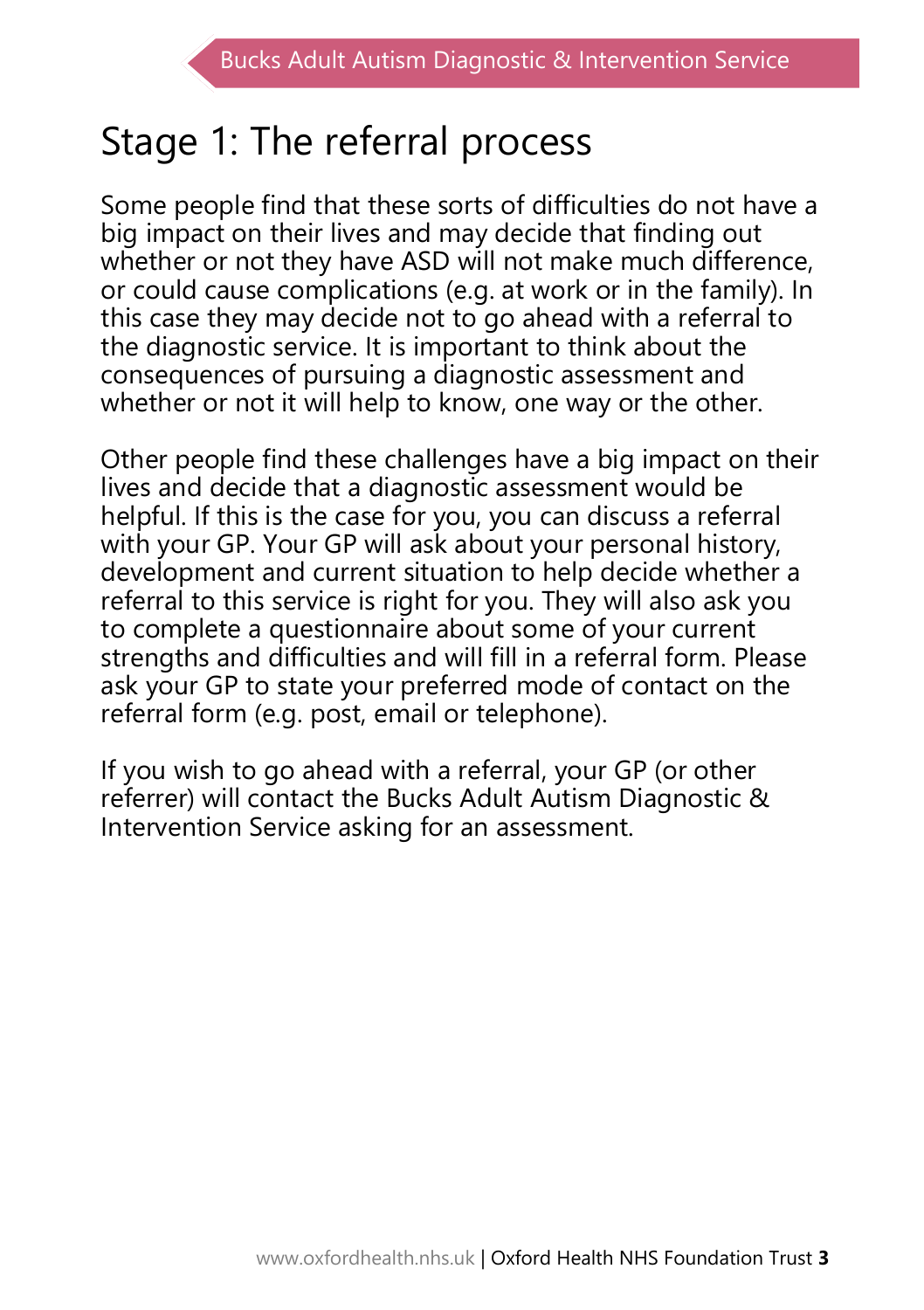## Stage 2: Reviewing the referral

Clinicians in the service triage all referrals to decide whether or not to progress to further screening. If we decide we are not the correct service, we will ask your GP to inform you.

Sometimes referrals are held up because the necessary information has not been provided. You can ask your GP practice to give you a copy of the referral form so that you can check the correct information was provided to us.

If the referral progresses, you will receive an email or letter with some questionnaires to complete. We will include instructions with the questionnaires and a stamped addressed envelope, or return email address, so that you can return the forms to us. If we do not receive the forms back from you we will assume you do not wish to go ahead with an assessment and will close the referral.



**4** Oxford Health NHS Foundation Trust | www.oxfordhealth.nhs.uk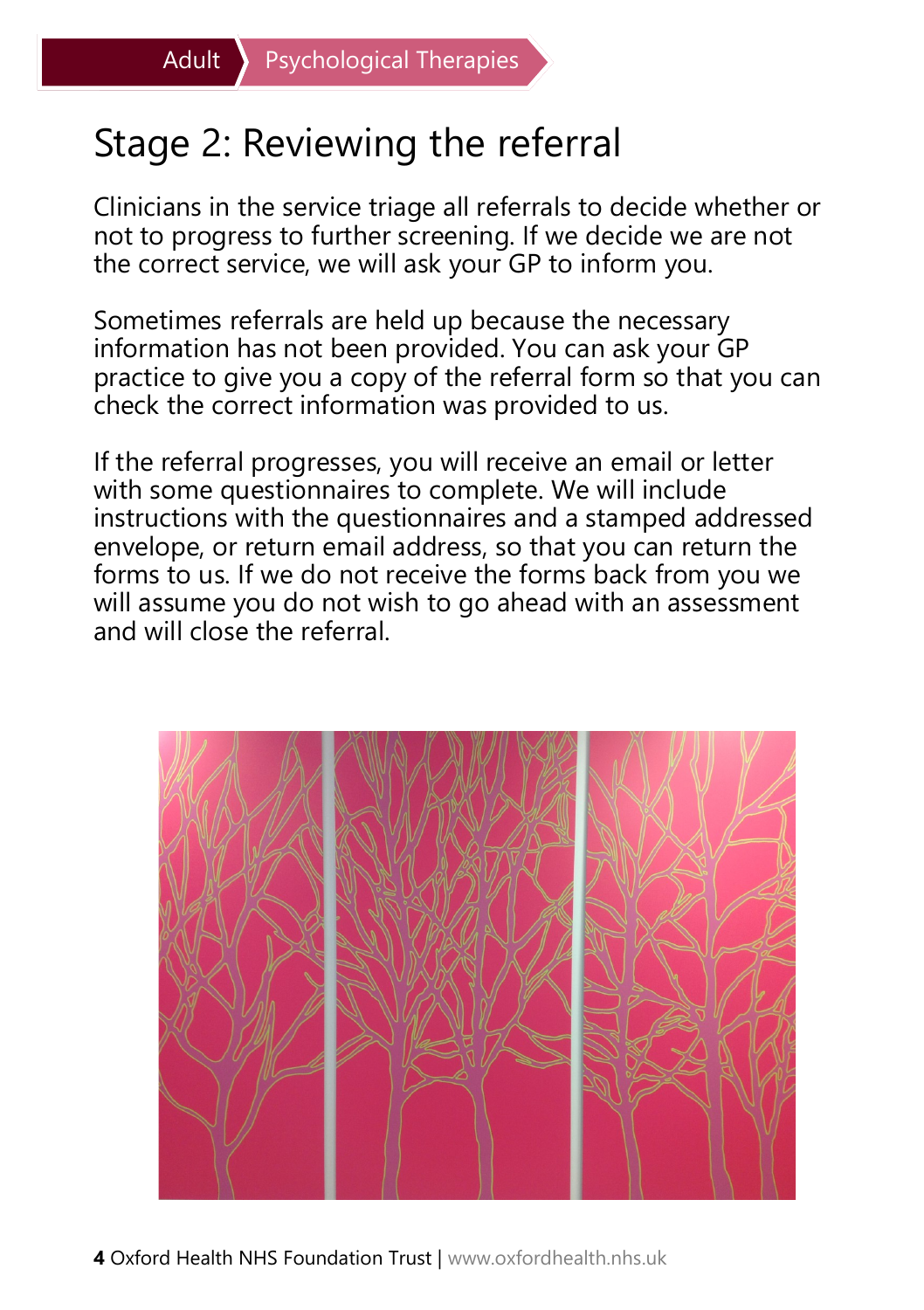## Stage 3: The diagnostic assessment

Clinicians will review your responses and decide whether a full diagnostic assessment is indicated. Due to a high demand for autism assessments, you are likely to have to wait for some time for an appointment, possibly in excess of 12-18 months, although we do all we can to keep waiting times as short as possible.

An ASD assessment involves finding out about your current difficulties but also about what you were like as a child.

The first part of the assessment involves gathering information about your childhood. We will ask if you have a parent, or someone else who knew you well as a child, who can provide detailed information about your early development. With your permission, this person will be contacted separately to answer questions by telephone or via an online appointment. This can take anywhere between 1-3 hours. If there is no one that can provide this information, please let the service know. It may still be possible to proceed, although it will be harder to be certain about whether or not you have ASD. Other information from your childhood, such as clinic reports and school reports, can provide helpful information.

The second part of the assessment involves you attending the clinic in person, or having an online video appointment. We will talk to you about aspects of your life, your strengths and difficulties and ask you to undertake various tasks that are part of a standardised assessment for autism. This part of the assessment lasts anywhere between 2-4 hours, but you will be able to take breaks.

Feedback about the diagnosis is usually provided straight after the second part of the assessment. However, if the assessor feels that further consideration is needed they will inform you of the next steps.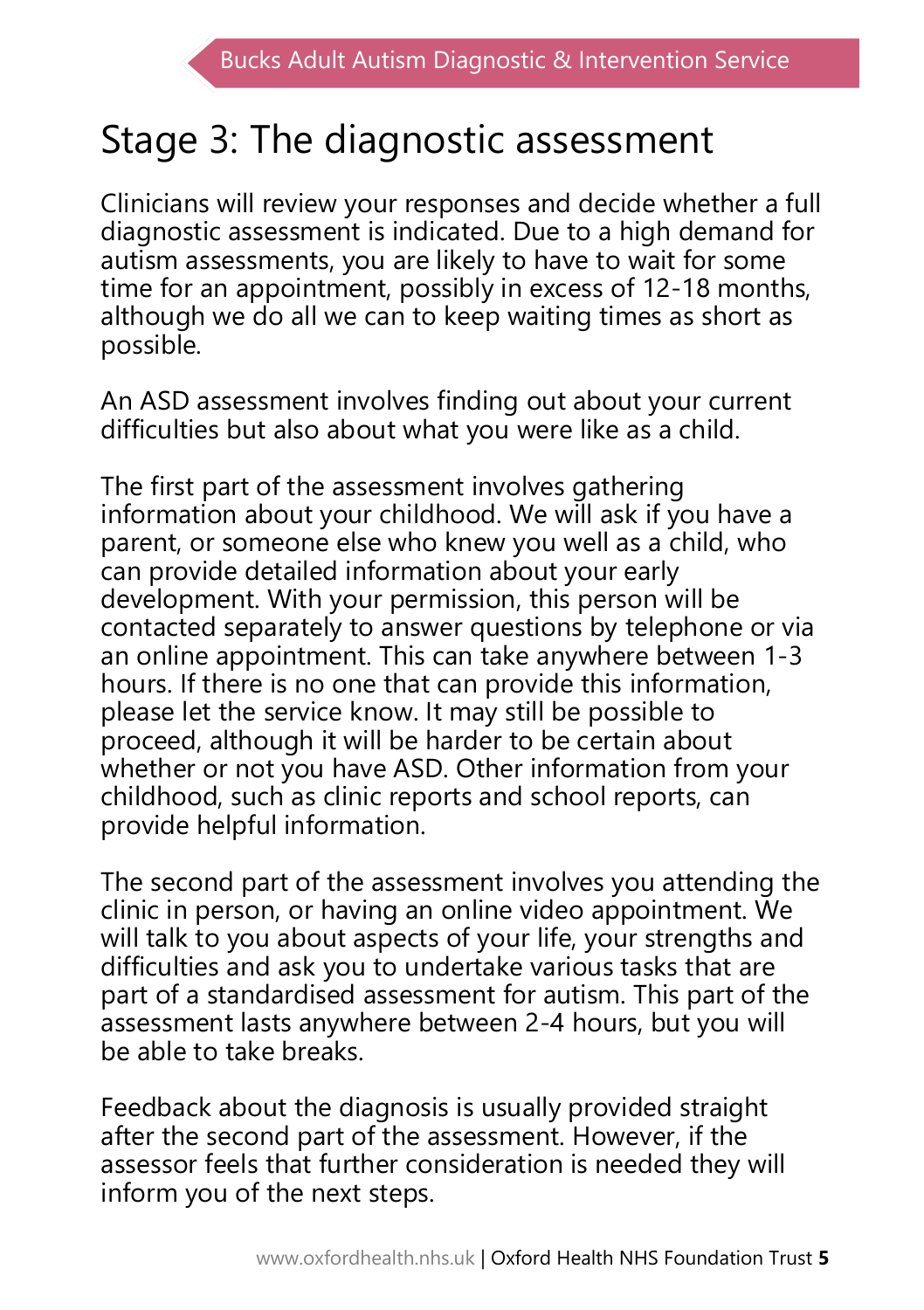#### Stage 4: After the assessment

The team will write to you and your GP after the assessment with detailed reports of the different parts of the assessment and the outcome. They may also send copies of the reports to other professionals involved in your care, but will discuss this with you first. If you do not wish for all the information gathered to be shared with your GP, or others involved in your care, please discuss this with the clinician at the point of assessment.

If you are diagnosed with ASD, you will be offered a place in our short-term Post-Diagnostic Group, or you will be sent an information pack if you prefer. You will then be discharged from the service

#### Further information and support

Autism Bucks (www.autismbucks.org) is a local charity providing support groups, information and training.

The National Autistic Society (www.autism.org.uk) is a leading national charity providing guidance, support and advice.

For more general support with mental wellbeing you can visit www.bucksmind.org.uk and click the 'How can we help?' tab. There is a lot of helpful information about looking after your mental health and ways to contact Safe Haven if you require urgent help.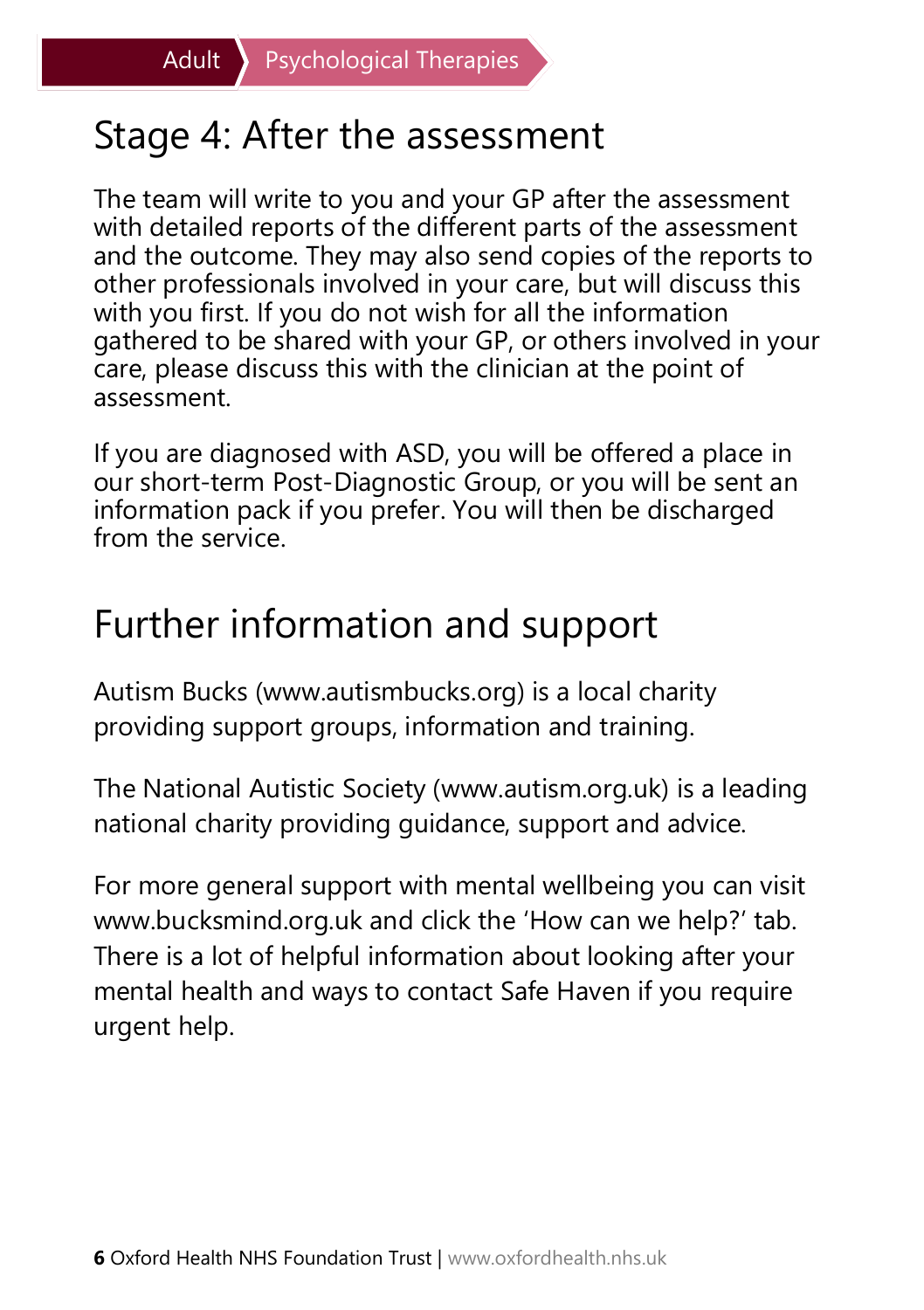## Concerns and complaints

We aim to provide you with a high quality service at all times. However, if you have any concerns, complaints or comments about your experience of our service then please tell a member of the team or contact the patient advise and liaison service (PALS) and complaints team on freephone 0800 328 7971.

#### **Contact the Bucks Adult Autism Diagnostic & Intervention Service**

**Email:** externalbucksadultasd@oxfordhealth.nhs.uk **Telephone:** 01865 901532